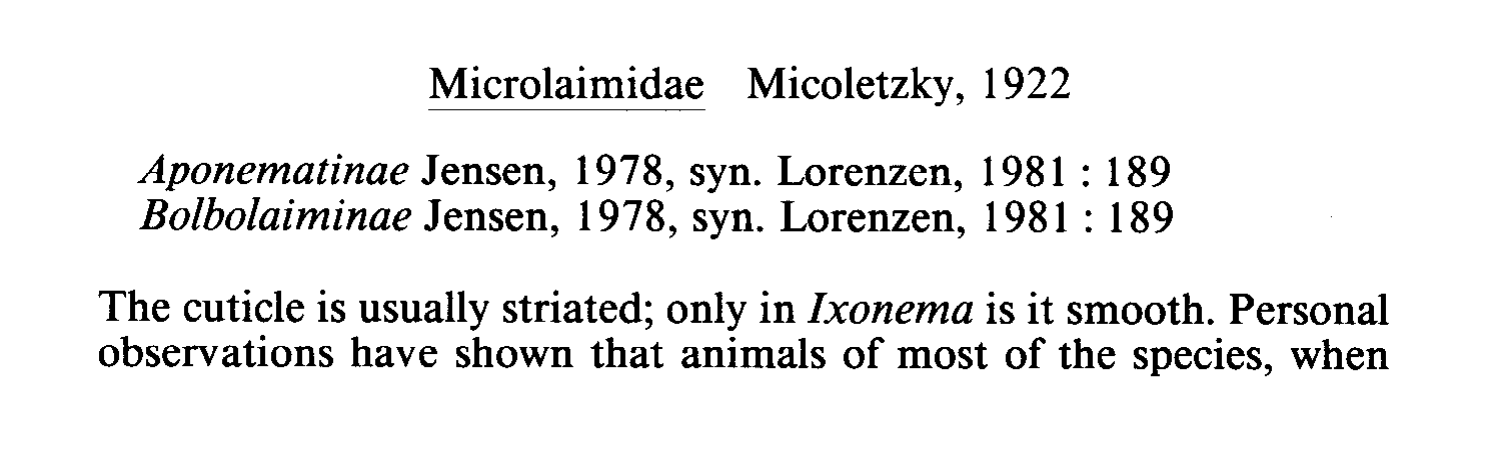preserved in formalin, cannot be coloured using cotton blue and are a yellowish to brownish colour in glycerine preparations. The labial sensilla are very short. The 6+4 cephalic sensilla are always in two separate circles; the posterior 4 sensilla are always longer than the anterior 6 sensilla. The amphids are round. The buccal cavity contains one larger dorsal tooth and two, smaller sub-ventral teeth which are situated further back. The pharynx swells posteriorly, forming a muscular end bulb. The females always have two outstretched ovaries and the males usually have two opposed testes; rarely is only one anterior testis present (Aponema). Within species the anterior gonad usually lies to the left or the right of the intestine and the posterior gonad on the opposite side to the anterior one; it is less common to find the anterior gonad constantly to the left and the posterior gonad constantly to the right of the intestine. The family is marine; only a few species penetrate brackish water which contains a lot of freshwater.

Discussion: Despite the presence of outstretched ovaries, the Microlaimidae are put in the Chromadorida not in the Monhysterida on account of the twelve-fold vestibulum found in many species of the Microlaimidae (mostly in those species with one large dorsal tooth), and on account of the teeth in the buccal cavity which do not occur with this structure and in this arrangement anywhere else besides in the Chromadorida (discussion points 51 and 66). It is currently undecided whether the outstretched condition of the ovaries can be considered as a holapomorphy of the Microlaimidae alone or of the Microlaimidae and the Aponchiidae together (discussion point 51).

Molgolaimus, Prodesmodora, Paramicrolaimus and Ohridius have hitherto been classed as Microlaimidae. The species of the four genera possess antidromously reflexed ovaries. In the present work the four genera are put in the Molgolaiminae, Prodesmodorinae (both Desmodoridae), Paramicrolaimidae and Ohridiidae (both Leptolaimina) respectively. Jensen (1978a) has already removed the four genera from the Microlaimidae; they were, in part, given a different systematic classification from that of the current work.

The distinction between the "Microlaimidae" and the "Molgolaimidae", and the division of the two families into sub-families by Jensen (1978a) depends partly on an incorrect series of arguments and is therefore not accepted. This all resulted in the Aponematinae and Bolbolaiminae being regarded as synonymous with the Microlaimidae. According to Jensen, the pharynx in the "Microlaimidae" has a small end bulb with weak cuticularization of the inner wall, and in the "Molgolaimidae" it has a marked end bulb with a strongly cuticularized inner wall. However, the type species of Microlaimus, M. globiceps, has a marked end bulb with a very thick, cuticularized inner